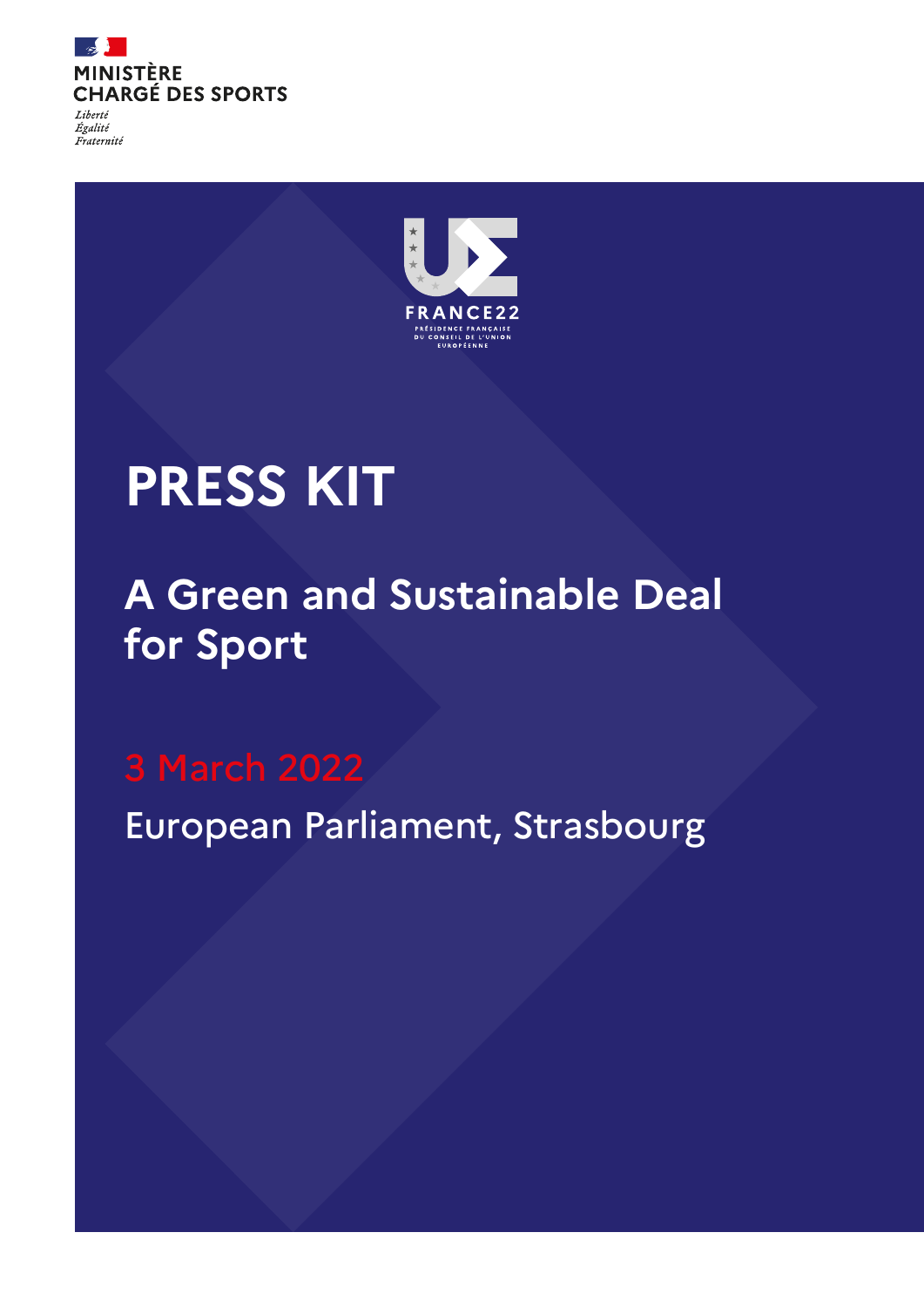## **MINISTERIAL EDITORIAL**



**Roxana Maracineanu**, ministre déléguée chargée des Sports

In May 2018, the ministers for sport from the EU Member States signed a joint declaration for a vision for sports in the EU ahead of the 2024 Olympic and Paralympic Games in Paris, and were already embracing the goal of accelerating the ecological transition in sports in Europe with a view towards the Olympic and Paralympic Games to be held in Paris in 2024.

In December 2020, the Council of EU sports ministers made the environmental dimension of sport one of the three priority areas<sup>1</sup> of the European Union Work Plan for Sport for the 2021-2024 period.

As we know, the climate emergency requires a profound transformation of our economy and our actions in all sectors, and notably in the sports sector.

The latest report of the NGO WWF France, published in the summer of 2021, warns of the consequences of the rise in temperatures caused by climate disruption, which could lead to loss of up to two months of sports activity each year in France.

The urgent challenge this presents calls for all stakeholders in sports to mobilise: to inform, raise awareness, and most of all adapt behaviours in order to reduce the carbon footprint of our sports activities, facilities and events.

Of course, a large part of the sports ecosystem is already made up of stakeholders united by a common social and environmental consciousness, and I am proud to invite various innovative initiatives from across Europe to present their inspiring practices at this 2nd ministerial conference.

It is symbolic that this conference brings us together in the European capital of Strasbourg, at the European Parliament, and I would like to express my hope that together we will be able to outline ambitious next steps to make sport a key focus of the changes in behaviour necessary to create a more sustainable and environmentally responsible society.

<sup>1.</sup> Protect integrity and values in sport – Socio-economic and environmental dimensions of sport – Promotion of participation in sport and health-enhancing physical activity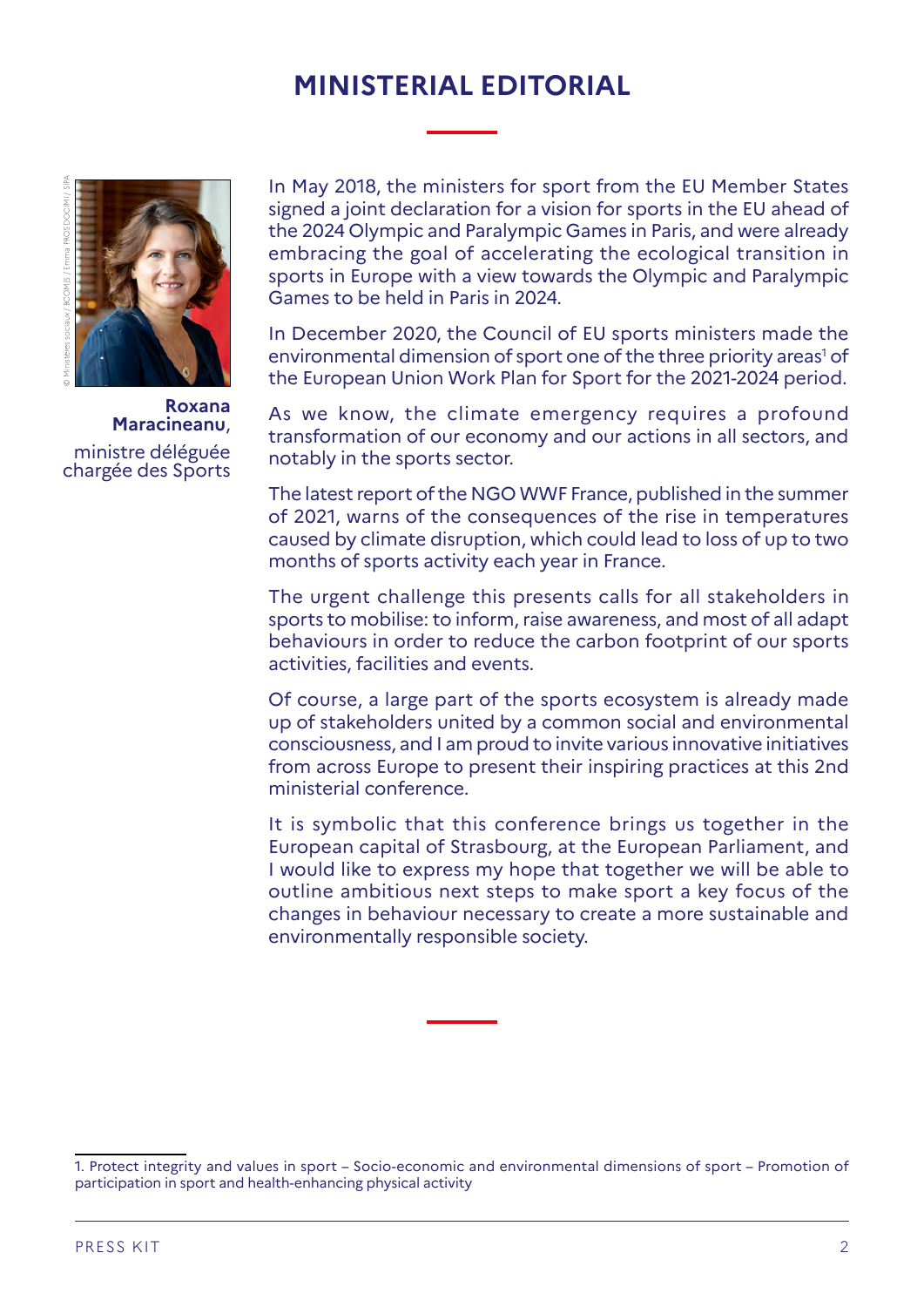## **Introduction - What is the French Presidency of the Council of the European Union?**

### **What does the presidency of the Council of the European Union involve?**

Each Member State holds the presidency of the Council of the European Union for six months on a rotating basis. The presidency of the Council organises and presides over meetings, brokers compromises, adopts conclusions and ensures the coherency and continuity of the decision-making process.

It ensures the proper cooperation between all Member States and acts as a liaison between the Council and the Commission and European Parliament.

#### **What is the Council of the European Union?**

Also called the Council of Ministers, or simply the Council, the Council of the European Union brings together the ministers of the EU Member States who meet in configurations by sector of activity. Together with the European Parliament, it serves as the co-legislator of the European Union.

More specifically, the ministers will preside over nine configurations of the Council of the EU:

- **•** General Affairs
- **•** Economic and Financial Affairs
- **•** Justice and Home Affairs
- **•** Employment, Social Policy, Health and Consumer Affairs
- **•** Competitiveness (internal market, industry, research and space)
- **•** Transport, Telecommunications and Energy
- **•** Agriculture and Fisheries
- **•** Environment
- **•** Education, Youth, Culture and Sport.

The Foreign Affairs Council is chaired by the High Representative of the Union for Foreign Affairs and Security Policy, currently Mr Josep Borrell.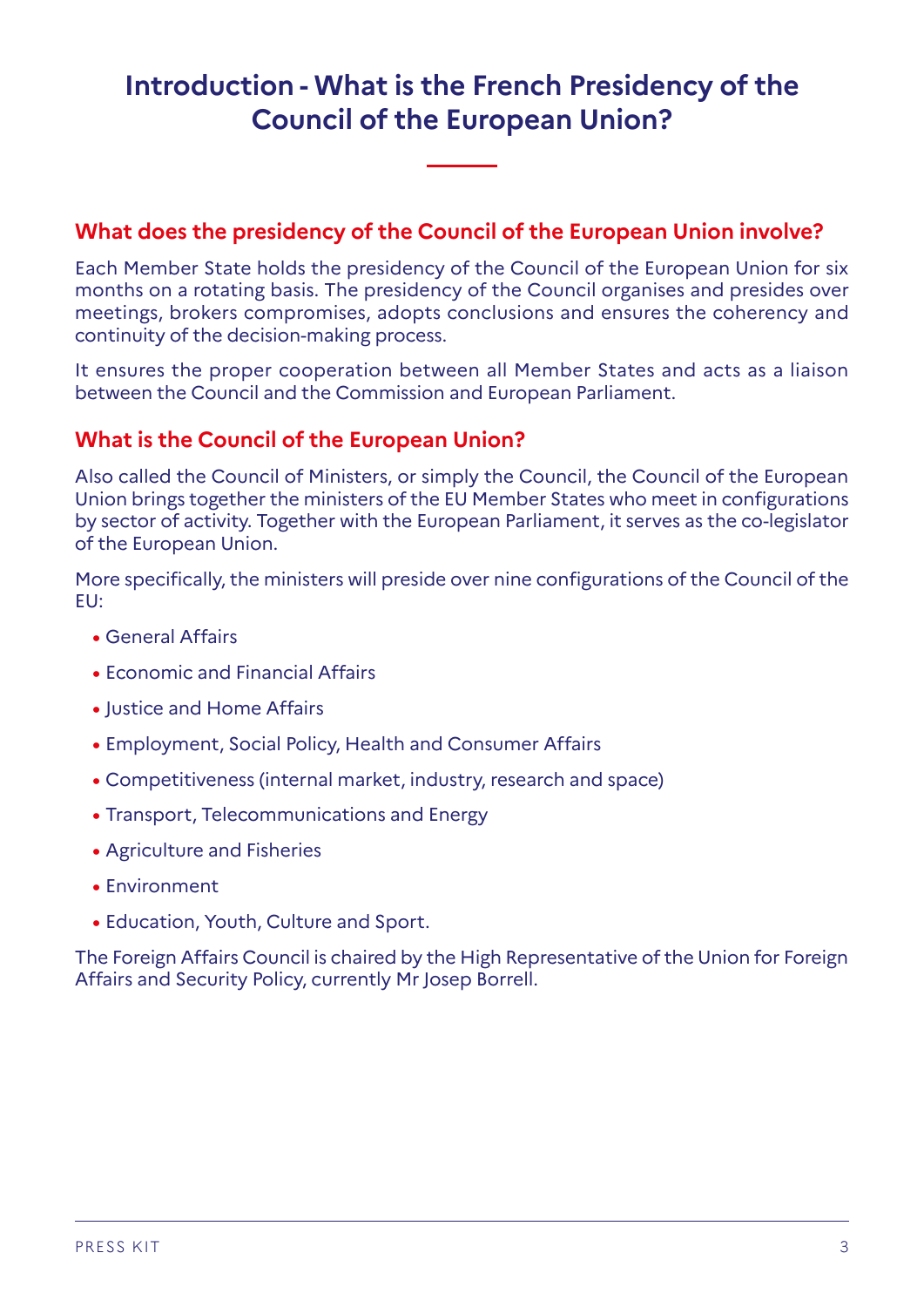## **Topics to be discussed**

#### **"A Green and Sustainable Deal for Sport": Ministerial conference at the European Parliament in Strasbourg**

The conference, organised by the ministry responsible for sport under the French Presidency of the Council of the European Union, will be streamed live from the European Parliament on Thursday, 3 March 2022.

The French Minister Delegate for Sport, Roxana Maracineanu; the Swedish Minister for Integration and Migration, Anders Ygeman; the Chairman of the Czech Sports Agency Filipp Neusser (to be confirmed) and the European Commissioner for Innovation, Research, Culture, Education and Youth, Mariya Gabriel, joined by MEP Laurence Farreng, will take part alongside members of the European sports movement, socially active athletes, representatives of associations and private stakeholders.

The focus of the event will be to raise awareness and mobilise stakeholders in the European sports ecosystem around the issue of making sports and physical activity more environmentally friendly, as well as the shared challenge of changing behaviours to preserve our spaces and practices.



© AscentXmedia/ iStock

#### **An essential consideration in light of climate disruption**

Climate disruption currently represents one of the most urgent challenges of our century, with the threat of rising temperatures, increasing periods of drought and deterioration of air quality and aquatic environments, among others. Environmental concerns are numerous, and the effects of this escalating phenomenon are already visible.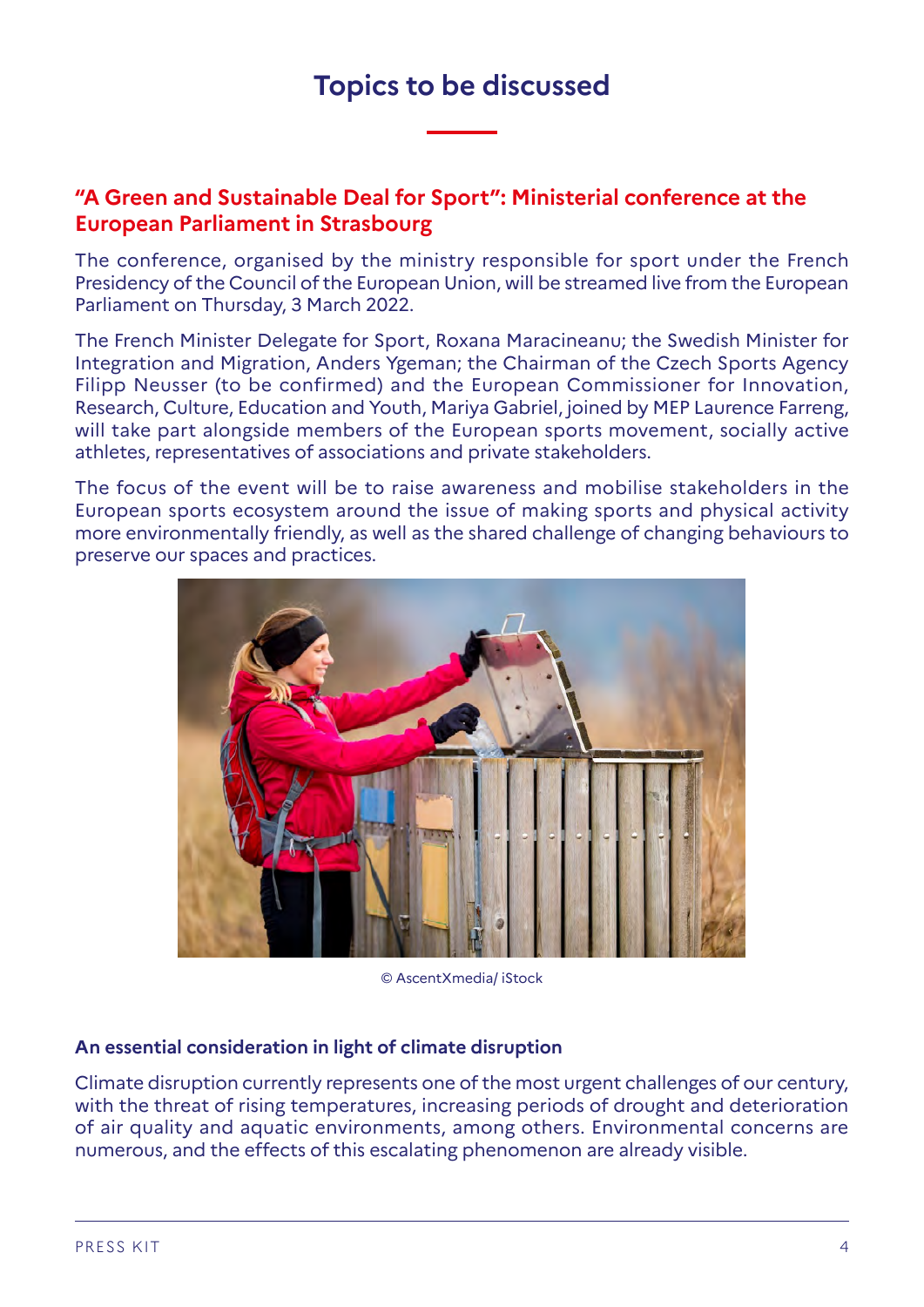The world of sport, like any other sector, is already affected by climate change. How can we consider the future, let alone the development, of physical activities and sport in a heavily deteriorated environment? Against this troubling backdrop, **the world of sport has a major role to play in promoting climate action and environmental protection**.

Sport, as an agent of empowerment, education and solidarity also has strong potential for increasing engagement and changing behaviours. Reducing emissions from individual or collective transport or from waste, preserving biodiversity, respecting seasonality, shifting towards practices that reduce consumption, and education on sustainable development goals are just a few of the possibilities for changing behaviours and practices through sports. Beyond the shift in individual practices, the need for sports activities – whether individual or collective, local or international – to evolve to better take into account the requirements of the environment in which they take place, must find resonance on every field.

#### **Structured European dialogue on redesigning sport**

These are some of the issues that will be central to this French Presidency event, whose aim will be to involve sport and its stakeholders in the EU environment and climate strategy, particularly in view of the European Green Deal. More specifically, these discussions will seek to give political impetus, on the European stage, to structured dialogue between the various stakeholders in the sports world, which will then be pursued at various levels: the Czech Presidency will address the matter of sporting facilities, while the high-level expert group on sustainable sport steered by the European Commission will focus on work on drafting common standards for green and sustainable sporting activities.



© mihtiander/ iStock

The conference will be divided into three phases. Having acknowledged the ways that sport and climate disruption impact each other, participants will engage in a second round of discussions to review a set of inspiring ideas geared towards a green and sustainable vision for sport, both at the level of major international sporting events and the production and sale of sporting goods and equipment as well as in relation to sporting activities themselves. A third series will lastly provide the opportunity to discuss the European outlook: how can EU action and policies contribute to sustainable and ecofriendly sport?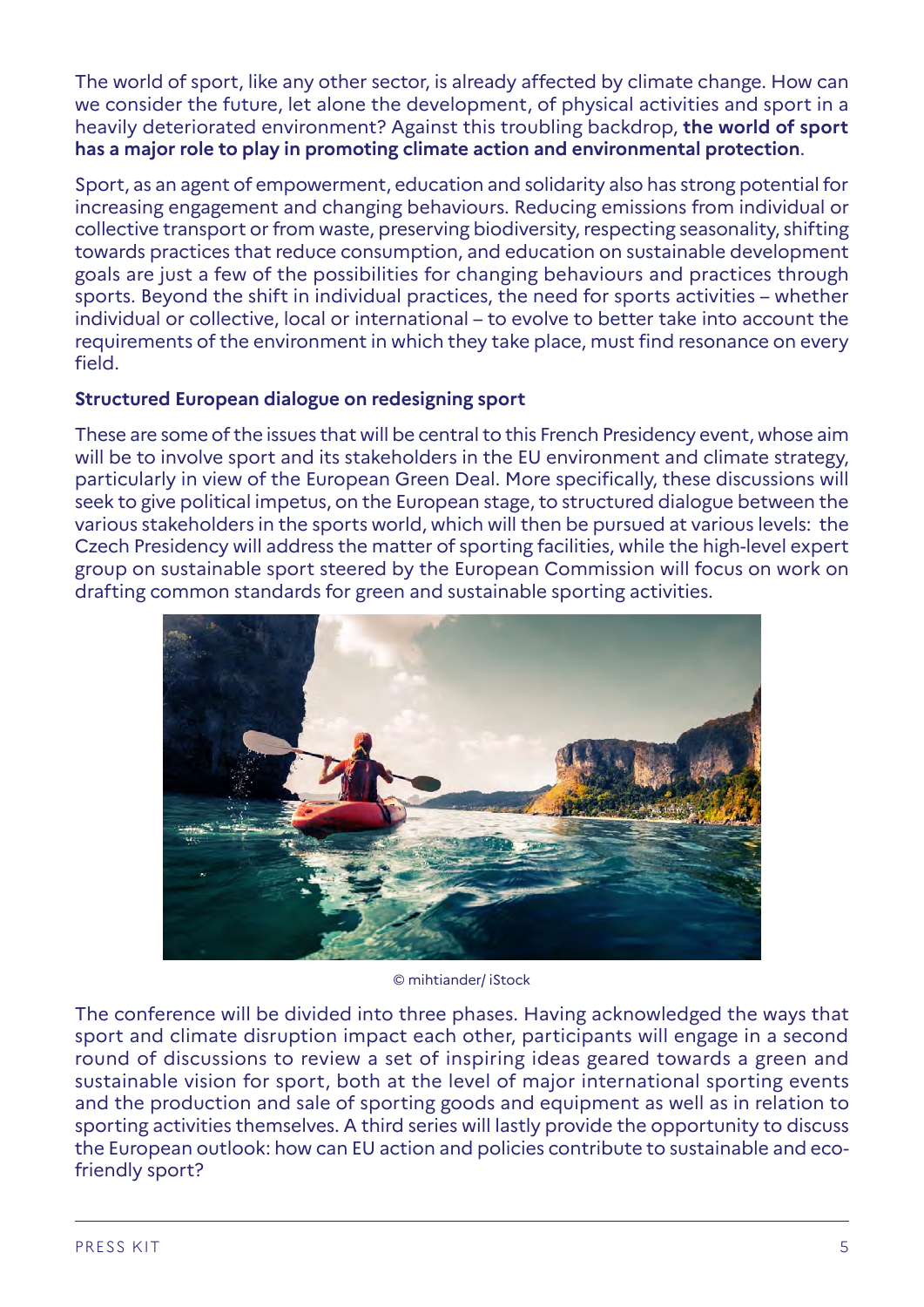

**2500 • 2013 • 2021 on "The World of Sport at +2°C and +4°C" due to the rise in temperatures caused by climate change, according to a WWF France report published in 2021, on "The World of Sport at +2°C and +4°C".**



© sb-borg / iStock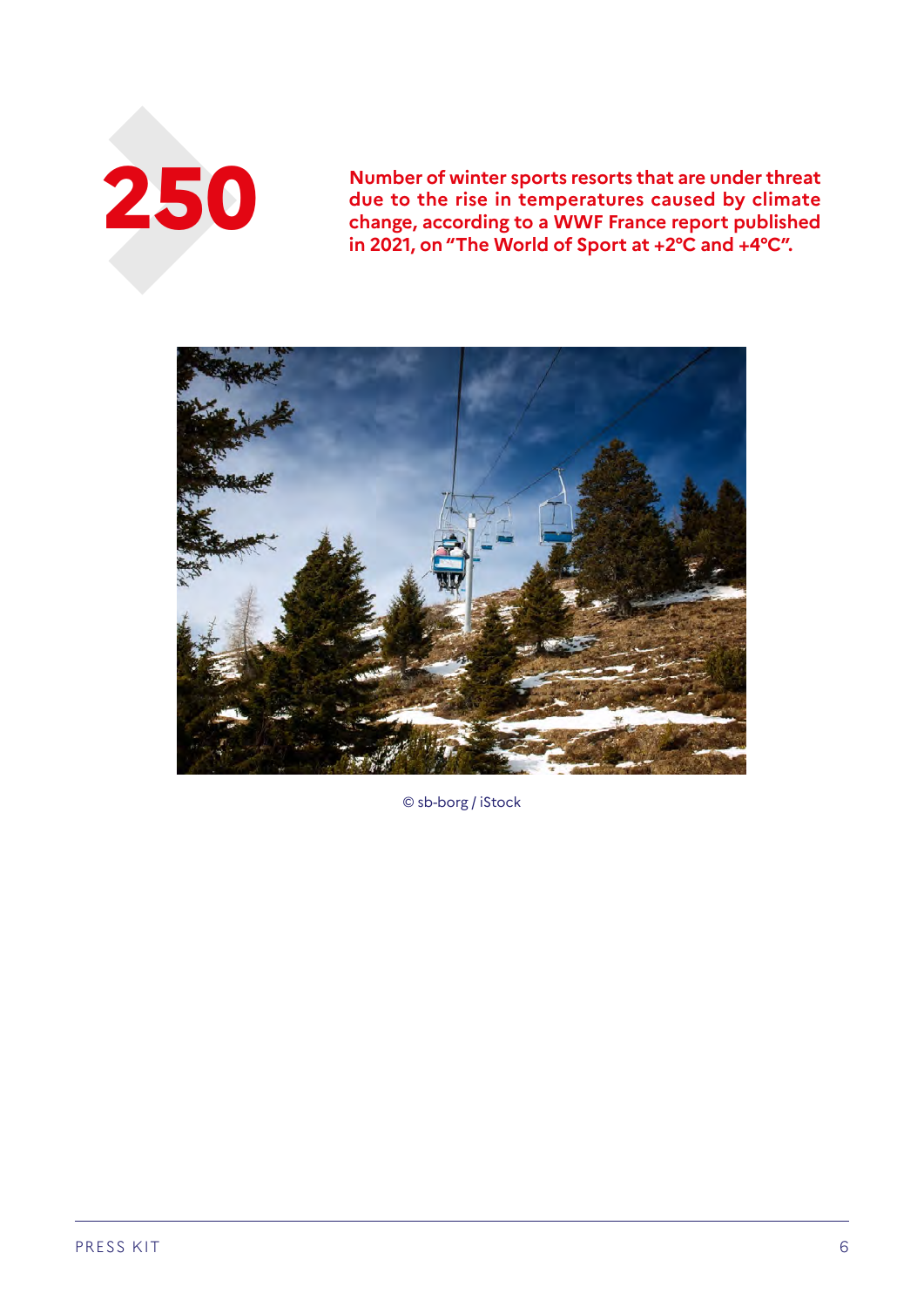## **Programme**

The world of sport, like any other sector, has been seriously affected by climate change. How can we consider the future, let alone the development, of physical activities and sport in an environment where it may no longer be possible to practice them? Sport is a vector for citizen empowerment, education and solidarity. It has high potential to engage people and change behaviour.

This ministerial conference will look at the various challenges related to the practice of sports: reducing emissions from individual and public transport, reducing waste, preserving natural environments, adapting to the seasons, promoting the shift to more responsible practices and education on sustainable development goals.

This event seeks to involve sport and its stakeholders in the EU environment and climate strategy, particularly the European Green Deal. To this end, below is the detail program of the conference.



#### **10:00-10:30 OPENING SESSION – INTRODUCTION BY MINISTERS, MEMBERS OF EUROPEAN PARLIAMENT AND EUROPEAN COMMISSIONERS**

- **Roxana Maracineanu**, French Minister Delegate for Sport
- **Anders Ygeman**, Minister for Integration and Migration, Sweden
- **Filip Neusser**, Director of the Sports Agency, Czech Republic
- **Mariya Gabriel**, European Commissioner for Innovation, Research, Culture, Education and Youth
- **Laurence Farreng**, Member of the European Parliament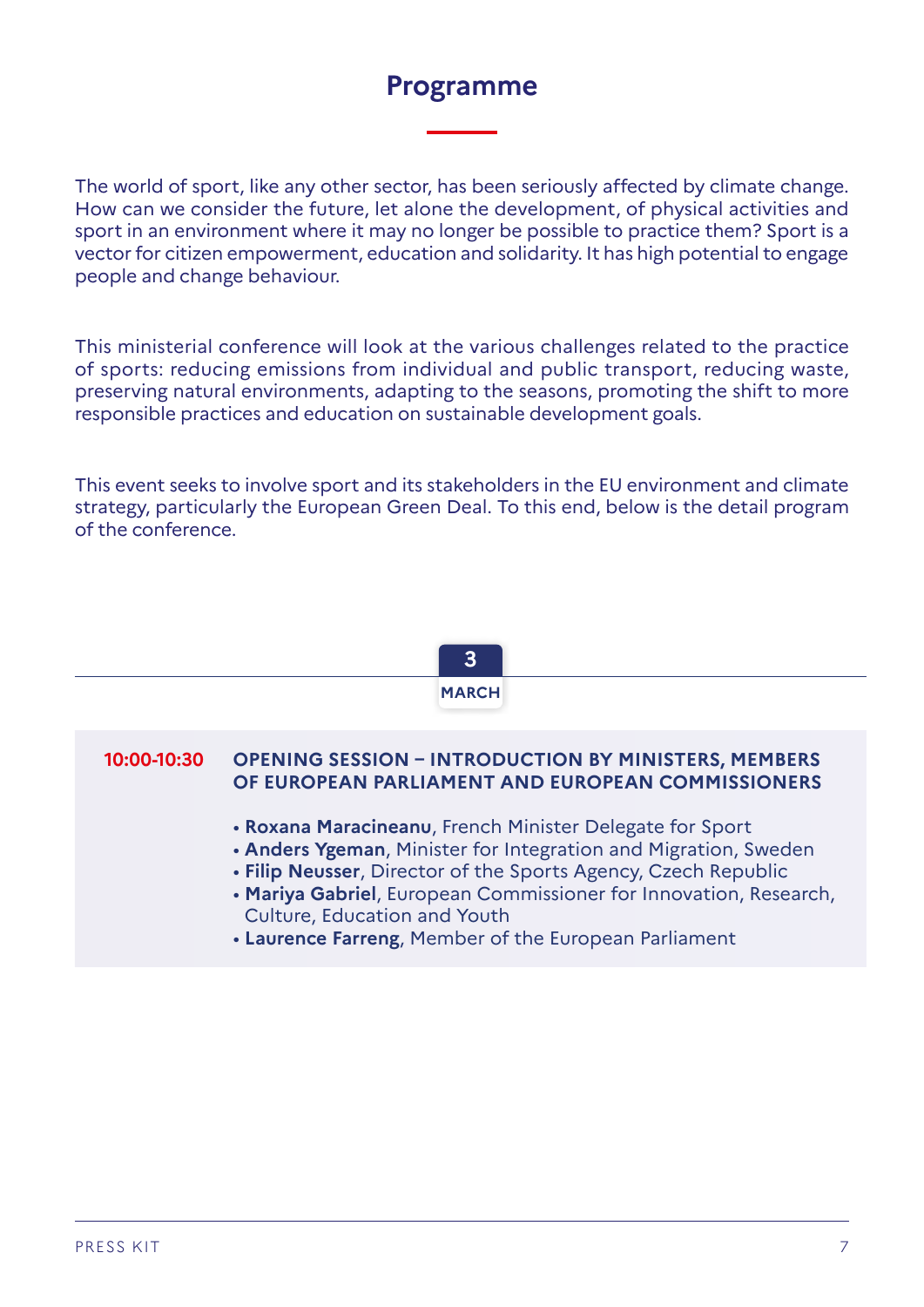#### **FIRST SESSION : THE TRANSVERSAL REGARDS ON SPORT AND ENVIRONMENT**

#### **10:35-11:15 1ST ROUND TABLE: THE IMPACT OF SPORT ON THE ENVIRONMENT AND BIODIVERSITY**

- **Tim Badman**, International Union for Conservation of Nature, Head of Legacy, Sport and Youth
- **Yann Leymarie**, Head of Sports for Surfrider Foundation Europe
- **Dr Karim Abu Omar**, University of Erlanger-Nuremberg, Department of Sport and Sports Science

#### **11:20-12:10 2ND ROUND TABLE: THE CONSEQUENCES OF CLIMATE CHANGE ON SPORT AND PHYSICAL ACTIVITY**

- **Sören Ronge**, Protect Our Winters
- **Maël Besson**, Ecological Transition Expert Sport and CSR
- **Guillaume Chevance**, Research Assistant Professor, Barcelona Institute of Global Health
- **Bertrand Tison**, Public Affairs Director, Decathlon Europe

#### **12:15-12:30 CONCLUSION MADE BY THE GREAT WITNESS (ATHLETE)**

**12:30-14:00 LUNCH**

#### **SECOND SESSION: INSPIRING IDEAS AND INITIATIVES FOR A GREENER AND SUSTAI-NABLE SPORT**

#### **14:05-14:40 3RD ROUND TABLE: MAJOR SPORTING EVENTS**

- **Juan Martorell,** Deputy Director, Superior Council of Sports, Spanish Ministry of Culture and Sports
- **Denis Naegalen,** Director of the Strasbourg Internationals and President of HOPIS, a sports marketing company
- **Isabella Burczak,** Advocacy & Development Manager, International Cycling Union
- **François Ribeiro,** Head of Discovery Sport Events

#### **14:45-15:20 4TH ROUND TABLE: SPORTS EQUIPMENT AND ARTICLES**

- **Julien Durant,** Picture Organic Clothing
- **Arne Strate**, General Secretary, European Outdoor Group
- **Elisabetta Baronio,** Timberland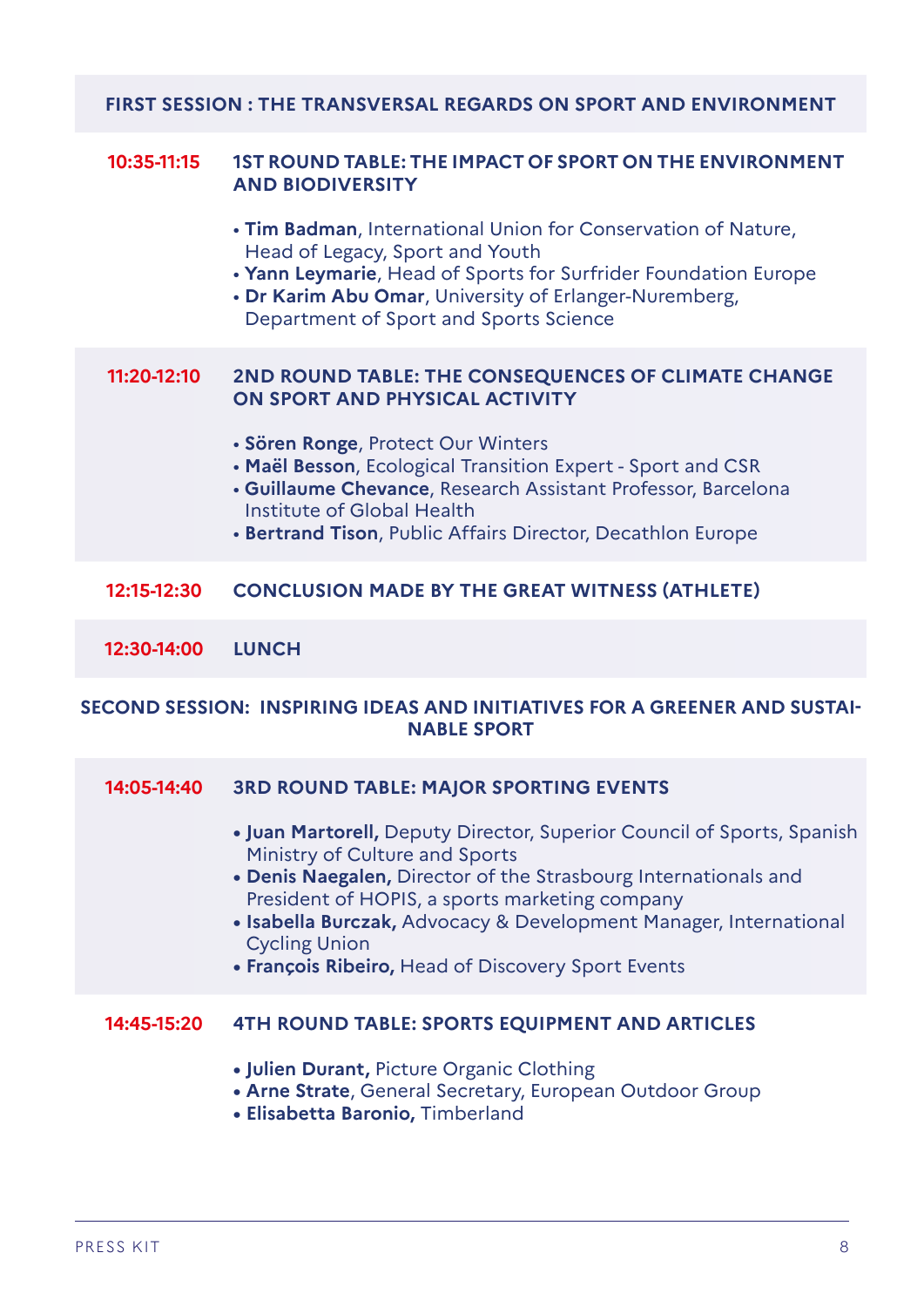#### **15:25-16:00 5TH ROUND TABLE: THE EVOLUTION OF SPORTS ACTIVITIES AND PRACTICES (TOURISM AND SPORT MOVEMENT)**

- **Olivier Linardon**, President, Underwater Cleaners
- **Paul André Tramier,** French National Olympic and Sports Committee
- **Julia Palle**, Director of sustainability, Formula E

#### **16:05-16:20 CONCLUSION MADE BY THE GREAT WITNESS (ATHLETE)**

#### **THIRD SESSION: WHAT PERSPECTIVES AT EUROPEAN LEVEL?**

#### **16:25-17:40 6TH ROUND TABLE: CONTINENTAL ACTIONS AND POLICIES FOR SUSTAINABLE AND ECO-RESPONSIBLE SPORT**

- Member of the European Parliament
- **Peter Fischer**, Sport Unit, European Commission
- **Jérôme Péro**, General secretary, European Federation of the Sporting Goods Industry (FESI)
- **Matthew Campelli**, Sustainability Report
- Paris 2024 and **Gloria Zavatta**, Director Sustainability & Legacy for Milan Cortina 2026
- **Benjamin Billet**, Secretary General of ENOS, Pôle Ressource National des Sports de Nature, Centre europeén des sports de nature

#### **17:45-18:00 CONCLUSION MADE BY THE GREAT WITNESS (ATHLETE) : ANDREW GEORGIOU, PRESIDENT FOR SPORTS, DISCOVERY**

#### **18:00-18:10 CONCLUSION MADE BY THE FRENCH MINISTER OF SPORTS**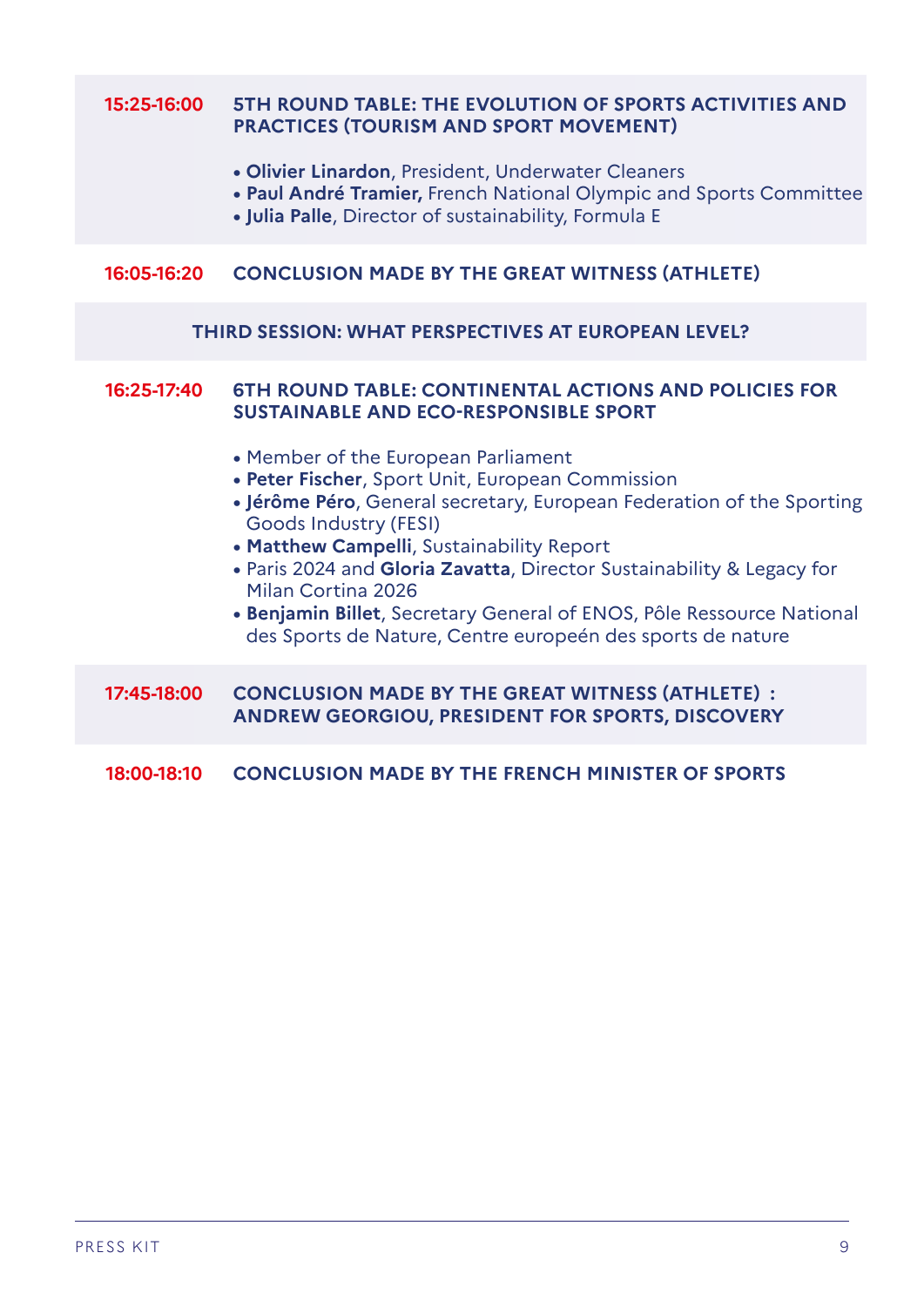## **Participants**

- **• Roxana Maracineanu**, Minister Delegate for Sport
- **• Anders Ygeman**, Swedish Minister for Integration and Migration
- **• Filip Neusser**, Chairman of the Czech National Sports Agency
- **• Mariya Gabriel**, European Commissioner for Innovation, Research, Culture, Education and Youth
- **• Laurence Farreng**, Member of the European Parliament
- **•** International Union for Conservation of Nature
- **• Yann Leymarie**, Head of Sports, Surfrider Europe
- **•** Decathlon SE
- **• Dr Karim Abu-Omar**, Friedrich-Alexander-Universität Erlangen-Nürnberg, Department of Sports Science
- **• Sören Ronge**, Protect Our Winters
- **•** WWF France
- **• Guillaume Chevance**, Assistant Research Professor, Barcelona Institute for Global Health
- **•** An international federation
- **• Juan Martorell**, Deputy Director, High Council for Sports, Spanish Ministry of Culture and Sport
- **• Denis Naegelen**, Director, Internationaux de Strasbourg
- **• Andrew Georgiou**, Eurosports
- **• Olivier Linardon**, President, Nettoyeurs Subaquatiques
- **•** French National Olympic and Sports Committee
- **• Julia Pallé**, Sustainability Director, Formula E
- **•** Member of the European Parliament
- **•** Representative of the European Commission
- **• Jérôme Pero**, Secretary General, Federation of the European Sporting Goods Industry (FESI)
- **• Matthew Campelli**, The Sustainability Report
- **•** Representatives of the Organising Committees for the Paris 2024 Olympic and Paralympic Games and the Milano Cortina 2026 Winter Games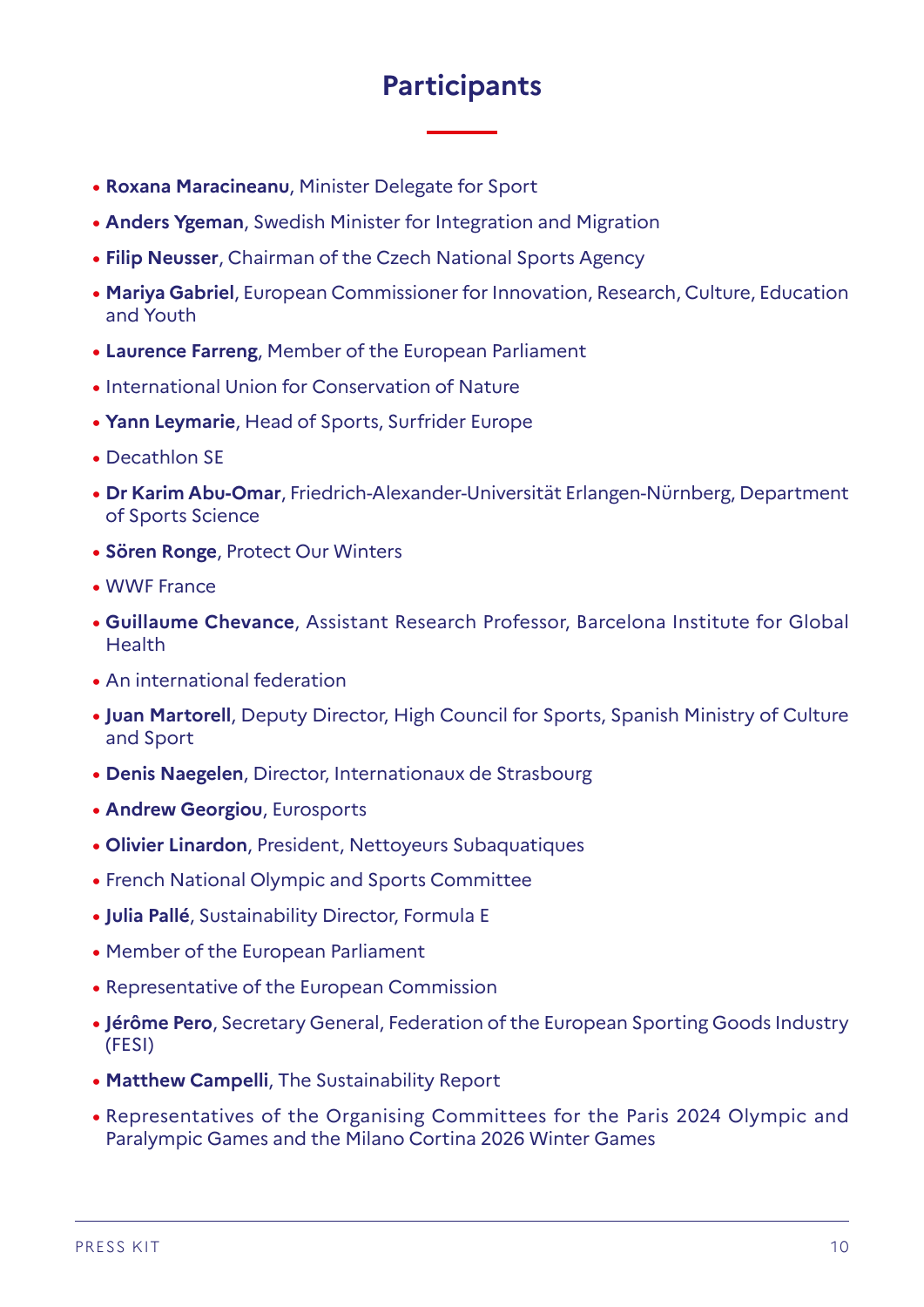### **CITY**

Grande Île, Strasbourg, has been on the World Heritage list since 1988, and is the first urban centre to have been selected by UNESCO. The capital of Alsace has indeed managed to preserve its exceptionally diverse heritage, tracing the city's evolution from the Roman era to the present day. The Gothic Notre-Dame de Strasbourg Cathedral, with its 142 m spire, was the tallest in Christendom up until the 19<sup>th</sup> century. Its unusual alleys and timber-framed houses give this pleasant city its present-day uniqueness, especially during the legendary Christmas markets.

At a crossroads between the Latin and Germanic worlds, Strasbourg is a European city and has been home to the seat of the European Parliament since 1999, as well as other institutions (the Council of Europe and the European Court of Human Rights) and international organisations.

Strasbourg has an events complex with a surface area of 100,000 m².

Strasbourg is one of the French cities with the highest level of sustainable living: the modal share of cycling is 16% for commutes, and the population enjoys 116m2 of green space per inhabitant.